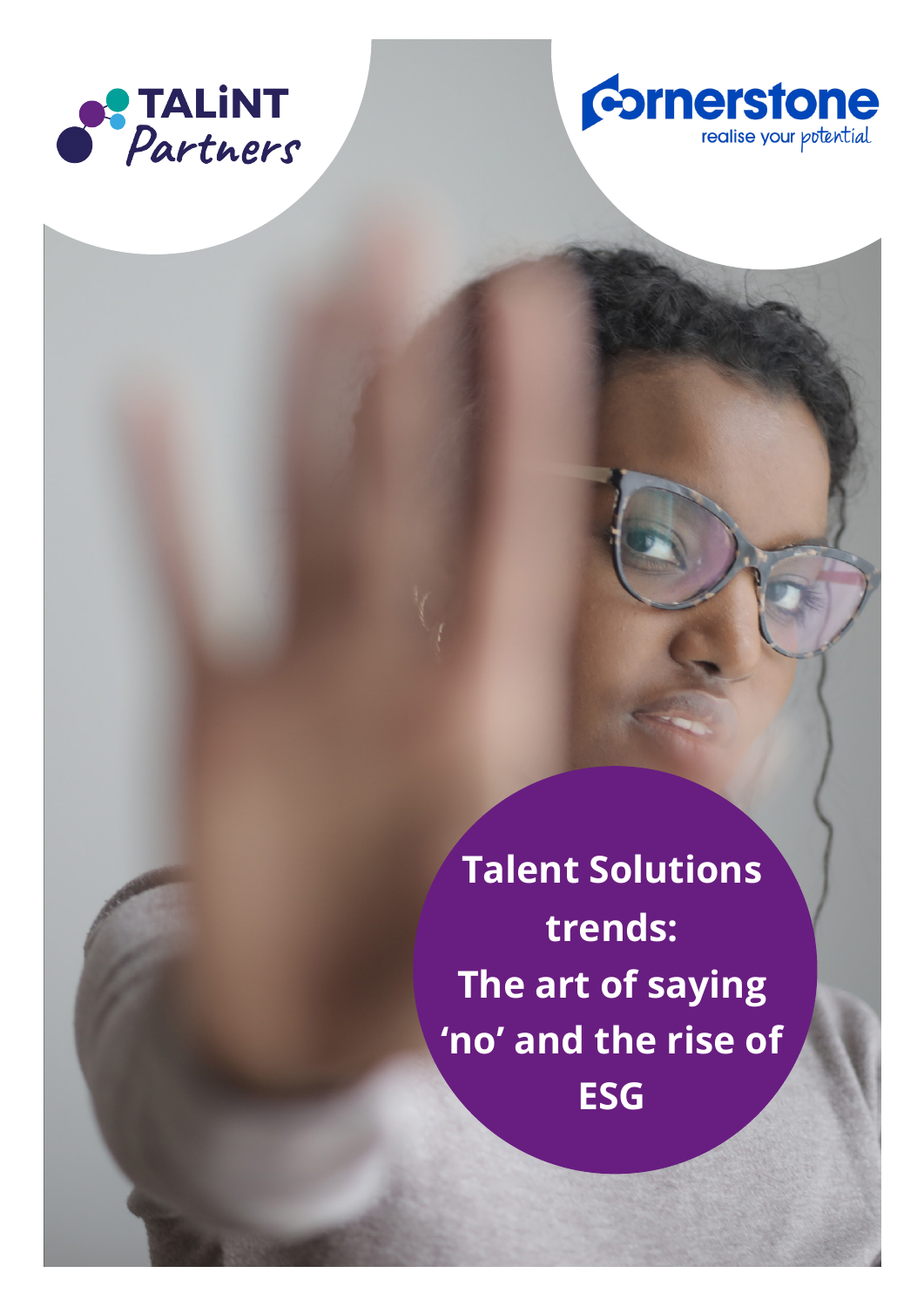*"Another terrific event organised by TALiNT. A timely event looking at the key sector topics as well as the near-term future."*

Peter Howarth, Join Managing Director, Armstrong Craven

## **Talent Solutions trends: The art of saying 'no' and the rise of ESG**

The first in-person lunch hosted by TALiNT Partners since the first lockdown in March 2020 brought 30 RPO leaders together at the Orangery at Kings Fund on 23rd June 2021 to re-connect, review the market over the last 12 months, and share insights for adapting to new challenges and opportunities.

Co-hosted with event partner Cornerstone-On-Demand, the event attracted leaders from Gattaca, IBM, Lorien, Reed Talent Solutions, PeopleScout, KellyOCG, Hudson RPO, Green Park Interim & Executive Ltd, Aston Holmes, Armstrong Craven, Manpower Group Talent Solutions, LevelUp HCS, Datum RPO, Group GTI, RGF Staffing, Page Group, Resource Solutions and Comensura.

 TALiNT Partners MD Ken Brotherston opened the event by inviting these leading talent solutions providers to discuss whether the incredible levels of demand across the market means they are increasingly having to learn how to say no to clients, what they are achieving a premium for, and how they are adapting to growing demand for ESG credentials from their clients?

"Often the quickest way to ruin a long-term relationship is to take on work and do it badly, so how are you turning down the wrong kind of projects?" he asked.

The consensus among many guests was that they are having to push back to clients now to set realistic expectations on when a project can start. With some attrition in their teams, they needed time to backfill and train which has impacted their ability to start new projects and timescales for completing them.

One RPO leader said: "There was a time when we would chase every opportunity, but the demand is so high now, that unless it is in the sweet spot, we won't waste our time on it." Another added that: "We have a specific model with a clear scope and we don't veer away from that. We also recognise when clients need



**Ken Brotherston Managing Director TALiNT Partners**

something different and when they have outgrown us."

"Our internal process to justify funding for project RPO delivery has thorough due diligence to qualify the lead as we need to present an internal business case," added Tom Mason, Executive Director of IBM. "It's a good discipline."

Nick Greenston, CEO of recently launched Retinue Talent Solutions, part of nGAGE Group, said: "I've grown up in this industry saying yes to everything but our talent solutions offering is more relevant to today's market so it's easier to say no when it's not the kind of business we  $want''$ 

One way to say no without losing the client is to make it too expensive, another leader observed, adding that having to temporarily resource a team to deliver a major interim workforce project at short notice is expensive – especially for one client that may not have a clear idea of what they need.

"The market is exceptionally busy, especially on the tech and professional side. We're starting to notice more urgent requests from customers looking for recruitment team augmentation or a head to manage workload; sometimes the ask is just for a price rather than a detailed proposal, which can indicate they may not have a clear idea of exactly what they need, just that they know they need help," said Joanna Fagbadegun, Sales Director at Lorien.

Jason Dunwell, Service Delivery Director at Hays, added that it's easier to understand the problem if you have a deep relationship with your client. You're also less likely to get scope creep and it's easier to have a 'no' conversation.

"It comes down to a good qualification process," said Scott Siwicki, Group Solutions Director at RGF Staffing. "Ask more questions to see why they need it and if they need it that quickly to determine if the leads are worth pursuing."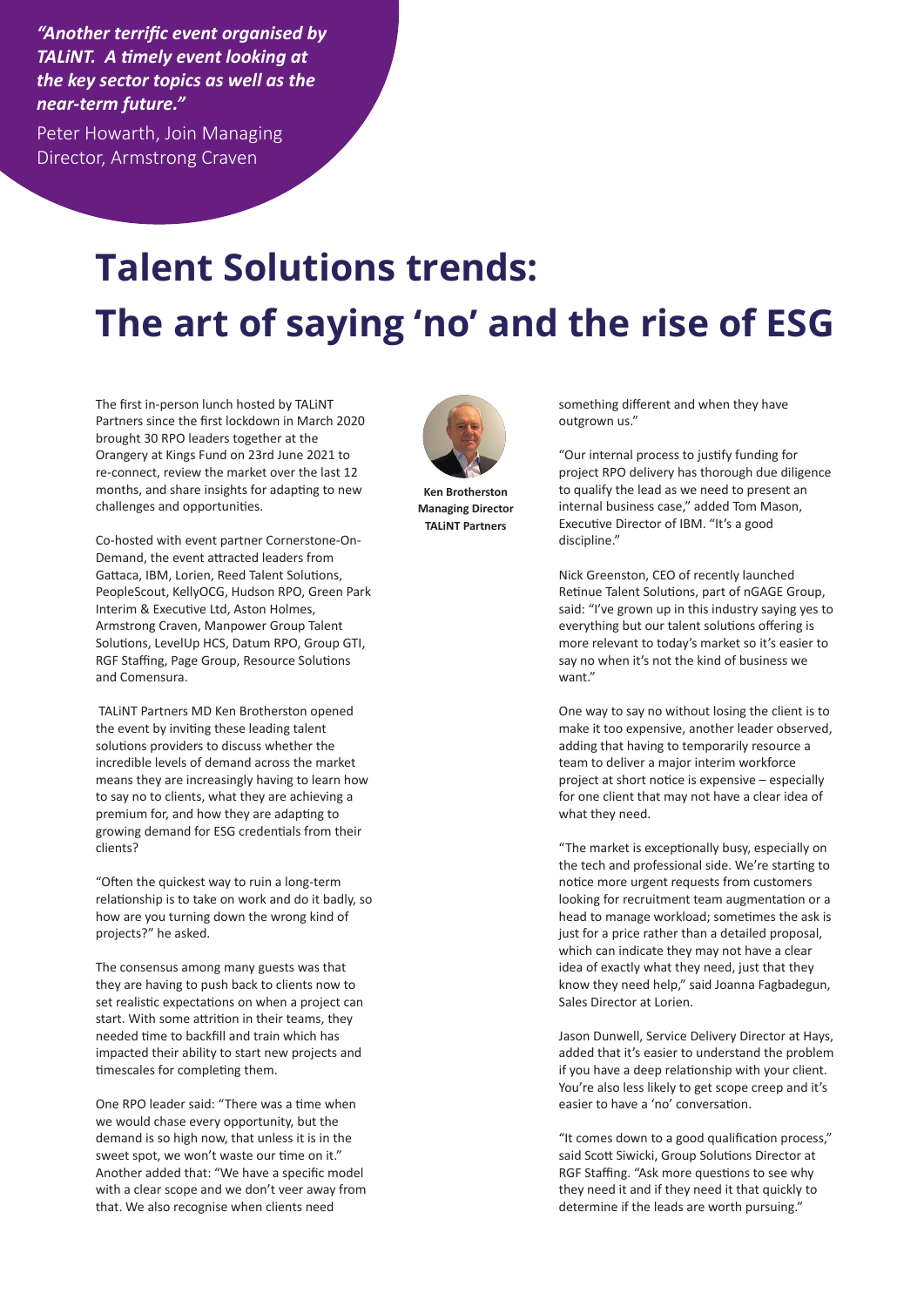

Olly Harris, Global MD of Page Outsourcing added: "Be clear about why it will cost more and price properly for all of the project RPO cost. Make sure you have the right controls and T&Cs to qualify leads and avoid being exposed."

Adam Shay, Global Marketing Director of Resource Solutions, highlighted the talent barrier to servicing interim project RPO. "The market challenge is always quality of workers in recruitment to support growth and enable the flexibility for new offerings. We haven't learned from past downturns and upturns in demand."

Nick Greenston at Retinue, agreed, adding that the industry has focused on growing outsourced juniors instead of attracting and retaining more experienced talent.

Environment, Social and Governance, or ESG, is becoming another key issue for suppliers to negotiate. "It's another level of compliance that needs to be measured," said David Needham, Managing Partner at Green Park, observing that PWC plan to recruit 100,000 people into ESG.

But how has the staffing and RPO industry adapted to ESG?

For example, Hays conducted an internal survey which identified Environment as a key issue for its own employees. As a result, Hays will only have electric cars in their company car fleet and Page Group are now carbon neutral.

Teams and virtual meetings have cut commuting time and carbon footprint, and this will continue beyond the end of lockdown for clients and candidates. However, one leader observed that virtual interviews had contributed to lower commitment from candidates. Easier to attend, with less effort required, it has led to a rise in back out rates and no shows.

This is undoubtedly an area where RPOs are able to demonstrate value add to their clients, with one leader highlighting a client's TA team that had a back-out rate of 10% while they were achieving less than 3%.

Hybrid working is a common area that candidates ask about in interviews, so employers need to be able to commit one way or another regarding flexible working. "Being on the fence and not committing to a position on flexible and hybrid working has deterred candidates," one leader observed, adding that there is increasingly an opportunity for RPOs to advise on this and show what best practice looks like.

"RPOs are finding the opportunity to monetize their internal mobility, so they can help employers to fix their own attrition with guidance on career path analysis," said one RPO leader.

Wellbeing was also highlighted as a growing priority. "Clients want to know how well we are treating our employees," one leader confided. "This was never a question that came up before."

So what will have changed because of Covid when we come out of lockdown?

More of a level playing field between candidates and employers, but with furlough coming to an end a lot of people will come onto the market – or start their own businesses. And with so many people moving out of cities, and commuting less, will employers still offer London weighting and how will they make it fair if more people are working from home?

The final point was succinctly put by Ken Brotherston: "Those employers who seek to put fairness at the heart of their decisions between legitimate business needs and the aspirations of candidates and employees are far more likely to do well in finding and keeping the people they need; and talent solutions providers are uniquely placed to help them."

## *"Really enjoyable event, and great to engage with industry colleagues on such important topics of the moment."*

Michele Smith, Client Engagement Director, REED Talent Solutions